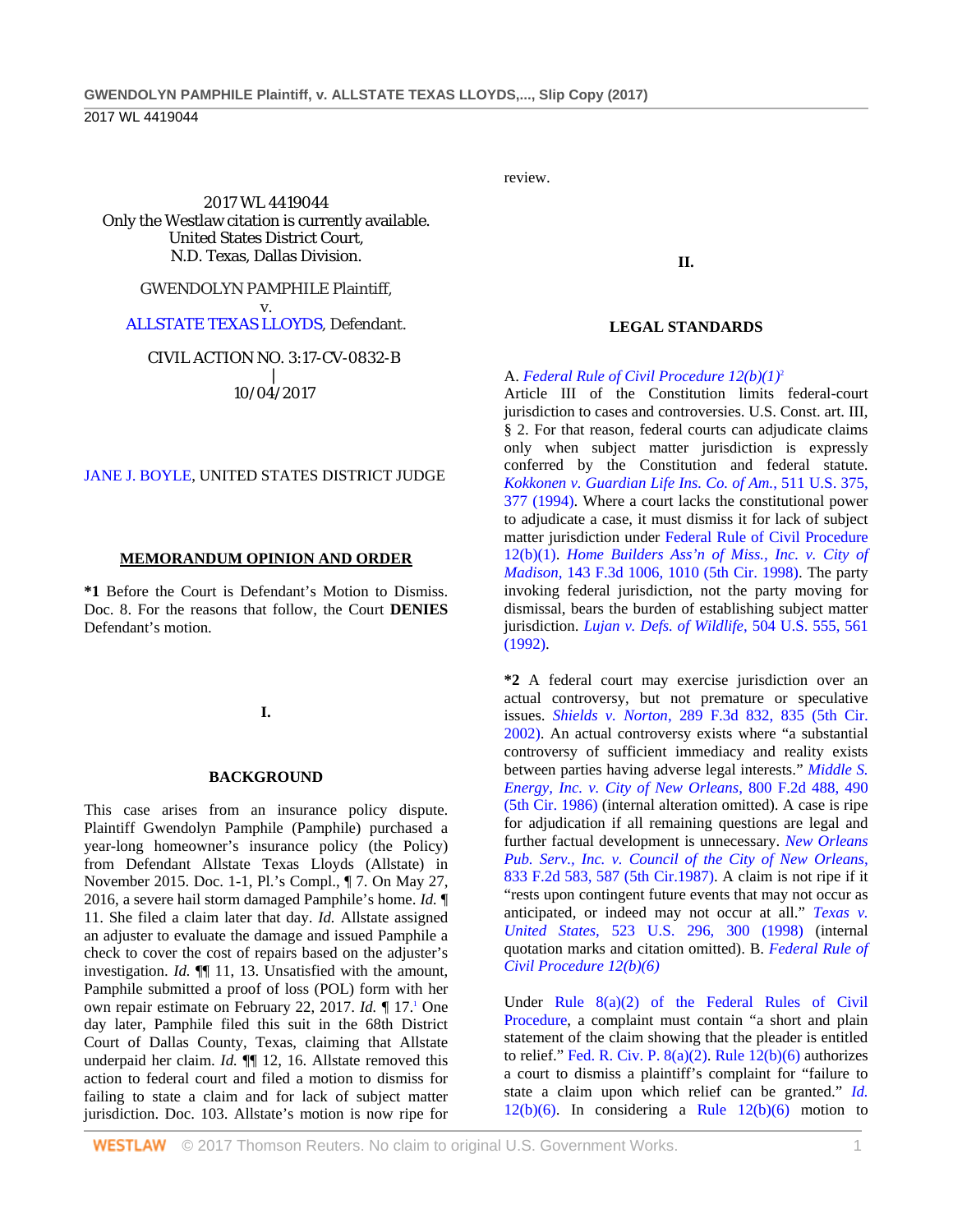2017 WL 4419044

dismiss, "[t]he court accepts all well-pleaded facts as true, viewing them in the light most favorable to the plaintiff." *[In re Katrina Canal Breaches Litig.](http://www.westlaw.com/Link/Document/FullText?findType=Y&serNum=2012832002&pubNum=0000506&originatingDoc=I428e60b0aa6711e7a94fe1d3bccdca84&refType=RP&fi=co_pp_sp_506_205&originationContext=document&vr=3.0&rs=cblt1.0&transitionType=DocumentItem&contextData=(sc.UserEnteredCitation)#co_pp_sp_506_205)*, 495 F.3d 191, 205 [\(5th Cir. 2007\).](http://www.westlaw.com/Link/Document/FullText?findType=Y&serNum=2012832002&pubNum=0000506&originatingDoc=I428e60b0aa6711e7a94fe1d3bccdca84&refType=RP&fi=co_pp_sp_506_205&originationContext=document&vr=3.0&rs=cblt1.0&transitionType=DocumentItem&contextData=(sc.UserEnteredCitation)#co_pp_sp_506_205) The court will "not look beyond the face of the pleadings to determine whether relief should be granted based on the alleged facts." *[Spivey v. Robertson](http://www.westlaw.com/Link/Document/FullText?findType=Y&serNum=1999268701&pubNum=0000506&originatingDoc=I428e60b0aa6711e7a94fe1d3bccdca84&refType=RP&fi=co_pp_sp_506_774&originationContext=document&vr=3.0&rs=cblt1.0&transitionType=DocumentItem&contextData=(sc.UserEnteredCitation)#co_pp_sp_506_774)*, [197 F.3d 772, 774 \(5th Cir. 1999\).](http://www.westlaw.com/Link/Document/FullText?findType=Y&serNum=1999268701&pubNum=0000506&originatingDoc=I428e60b0aa6711e7a94fe1d3bccdca84&refType=RP&fi=co_pp_sp_506_774&originationContext=document&vr=3.0&rs=cblt1.0&transitionType=DocumentItem&contextData=(sc.UserEnteredCitation)#co_pp_sp_506_774)

To survive a motion to dismiss, a plaintiff must plead "enough facts to state a claim to relief that is plausible on its face." *[Bell Atl. Corp. v. Twombly](http://www.westlaw.com/Link/Document/FullText?findType=Y&serNum=2012293296&pubNum=0000780&originatingDoc=I428e60b0aa6711e7a94fe1d3bccdca84&refType=RP&fi=co_pp_sp_780_570&originationContext=document&vr=3.0&rs=cblt1.0&transitionType=DocumentItem&contextData=(sc.UserEnteredCitation)#co_pp_sp_780_570)*, 550 U.S. 544, 570 [\(2007\).](http://www.westlaw.com/Link/Document/FullText?findType=Y&serNum=2012293296&pubNum=0000780&originatingDoc=I428e60b0aa6711e7a94fe1d3bccdca84&refType=RP&fi=co_pp_sp_780_570&originationContext=document&vr=3.0&rs=cblt1.0&transitionType=DocumentItem&contextData=(sc.UserEnteredCitation)#co_pp_sp_780_570) "Threadbare recitals of the elements of a cause of action, supported by mere conclusory statements, do not suffice." *Ashcroft v. Iqbal*[, 556 U.S. 662, 678 \(2009\).](http://www.westlaw.com/Link/Document/FullText?findType=Y&serNum=2018848474&pubNum=0000780&originatingDoc=I428e60b0aa6711e7a94fe1d3bccdca84&refType=RP&fi=co_pp_sp_780_678&originationContext=document&vr=3.0&rs=cblt1.0&transitionType=DocumentItem&contextData=(sc.UserEnteredCitation)#co_pp_sp_780_678) "A claim has facial plausibility when the plaintiff pleads factual content that allows the court to draw the reasonable inference that the defendant is liable for the misconduct alleged." *Id.* "The plausibility standard is not akin to a 'probability requirement,' but it asks for more than a sheer possibility that a defendant has acted unlawfully." *Id.* When well-pleaded facts fail to achieve this plausibility standard, "the complaint has alleged but it has not shown — that the pleader is entitled to relief." *Id.* [at 679](http://www.westlaw.com/Link/Document/FullText?findType=Y&serNum=2018848474&pubNum=0000780&originatingDoc=I428e60b0aa6711e7a94fe1d3bccdca84&refType=RP&fi=co_pp_sp_780_679&originationContext=document&vr=3.0&rs=cblt1.0&transitionType=DocumentItem&contextData=(sc.UserEnteredCitation)#co_pp_sp_780_679) (internal quotation marks and alterations omitted).

# **III.**

### **ANALYSIS**

Allstate argues that the Court should dismiss Pamphile's complaint for lack of subject matter jurisdiction, or in the alterative, for failing to state a claim, because her suit is not ripe. Doc. 8, Def.'s Mot. to Dismiss, 1–2. According to Allstate, Pamphile's suit is not ripe because she failed to satisfy a condition precedent for filing suit. *Id.* The Policy requires Pamphile to wait ninety-one days after Allstate receives her POL to commence a suit against Allstate.3 Allstate alleges that Pamphile's case should be dismissed because she filed suit just one day after submitting her POL. *Id.* Pamphile recognizes that she did not wait ninety-one days to file suit after sending her POL to Allstate, *see* Doc. 1-1, Pl.'s Compl., ¶ 17, but argues that she substantially complied with purpose of the POL provision, which is all that she is required to do under Texas law. Doc. 11, Pl.'s Resp., 5.

**\*3** In Texas, an insured is only bound to a POL notice requirement if the insurance company demonstrates that it was prejudiced from the insured's failure to comply. *[PAJ,](http://www.westlaw.com/Link/Document/FullText?findType=Y&serNum=2014700704&pubNum=0004644&originatingDoc=I428e60b0aa6711e7a94fe1d3bccdca84&refType=RP&fi=co_pp_sp_4644_634&originationContext=document&vr=3.0&rs=cblt1.0&transitionType=DocumentItem&contextData=(sc.UserEnteredCitation)#co_pp_sp_4644_634)* 

*Inc. v. Hanover Ins. Co.*[, 243 S.W.3d 630, 634–35 \(Tex.](http://www.westlaw.com/Link/Document/FullText?findType=Y&serNum=2014700704&pubNum=0004644&originatingDoc=I428e60b0aa6711e7a94fe1d3bccdca84&refType=RP&fi=co_pp_sp_4644_634&originationContext=document&vr=3.0&rs=cblt1.0&transitionType=DocumentItem&contextData=(sc.UserEnteredCitation)#co_pp_sp_4644_634)  [2008\);](http://www.westlaw.com/Link/Document/FullText?findType=Y&serNum=2014700704&pubNum=0004644&originatingDoc=I428e60b0aa6711e7a94fe1d3bccdca84&refType=RP&fi=co_pp_sp_4644_634&originationContext=document&vr=3.0&rs=cblt1.0&transitionType=DocumentItem&contextData=(sc.UserEnteredCitation)#co_pp_sp_4644_634) *see also [Blanton v. Vesta Lloyds Ins. Co.](http://www.westlaw.com/Link/Document/FullText?findType=Y&serNum=2008634393&pubNum=0004644&originatingDoc=I428e60b0aa6711e7a94fe1d3bccdca84&refType=RP&fi=co_pp_sp_4644_611&originationContext=document&vr=3.0&rs=cblt1.0&transitionType=DocumentItem&contextData=(sc.UserEnteredCitation)#co_pp_sp_4644_611)*, 185 [S.W.3d 607, 611 \(Tex. App. —Dallas 2006, no pet. \)](http://www.westlaw.com/Link/Document/FullText?findType=Y&serNum=2008634393&pubNum=0004644&originatingDoc=I428e60b0aa6711e7a94fe1d3bccdca84&refType=RP&fi=co_pp_sp_4644_611&originationContext=document&vr=3.0&rs=cblt1.0&transitionType=DocumentItem&contextData=(sc.UserEnteredCitation)#co_pp_sp_4644_611) ("The insured's failure to notify the insurer does not absolve the insurer from the underlying judgment unless the lack of notice prejudices the insurer."). The Texas Supreme Court adopted this notice-prejudice rule because "conditions are not favored in the law" and "timely notice provision[s] [are] not an essential part of the bargained-for exchange." *PAJ*[, 243 S.W.3d at 636.](http://www.westlaw.com/Link/Document/FullText?findType=Y&serNum=2014700704&pubNum=0004644&originatingDoc=I428e60b0aa6711e7a94fe1d3bccdca84&refType=RP&fi=co_pp_sp_4644_636&originationContext=document&vr=3.0&rs=cblt1.0&transitionType=DocumentItem&contextData=(sc.UserEnteredCitation)#co_pp_sp_4644_636) An insured who violates a POL notice requirement need only make "a showing of substantial compliance with the provision...to avoid the consequences of failure to strictly comply with the policy provision." *[Hanover Ins. Co. of](http://www.westlaw.com/Link/Document/FullText?findType=Y&serNum=1975136059&pubNum=0000713&originatingDoc=I428e60b0aa6711e7a94fe1d3bccdca84&refType=RP&fi=co_pp_sp_713_138&originationContext=document&vr=3.0&rs=cblt1.0&transitionType=DocumentItem&contextData=(sc.UserEnteredCitation)#co_pp_sp_713_138)  N.Y. v. Hagler*[, 532 S.W.2d 136, 138 \(Tex. Civ.](http://www.westlaw.com/Link/Document/FullText?findType=Y&serNum=1975136059&pubNum=0000713&originatingDoc=I428e60b0aa6711e7a94fe1d3bccdca84&refType=RP&fi=co_pp_sp_713_138&originationContext=document&vr=3.0&rs=cblt1.0&transitionType=DocumentItem&contextData=(sc.UserEnteredCitation)#co_pp_sp_713_138)  [App.—Dallas 1975, writ ref'd n.r.e.\).](http://www.westlaw.com/Link/Document/FullText?findType=Y&serNum=1975136059&pubNum=0000713&originatingDoc=I428e60b0aa6711e7a94fe1d3bccdca84&refType=RP&fi=co_pp_sp_713_138&originationContext=document&vr=3.0&rs=cblt1.0&transitionType=DocumentItem&contextData=(sc.UserEnteredCitation)#co_pp_sp_713_138)

For an insurance company to show prejudice, it must show that an inured's faulty notice offended one of the notice requirement's purposes. *Blanton*[, 185 S.W.3d at](http://www.westlaw.com/Link/Document/FullText?findType=Y&serNum=2008634393&pubNum=0004644&originatingDoc=I428e60b0aa6711e7a94fe1d3bccdca84&refType=RP&fi=co_pp_sp_4644_611&originationContext=document&vr=3.0&rs=cblt1.0&transitionType=DocumentItem&contextData=(sc.UserEnteredCitation)#co_pp_sp_4644_611)  [611–12.](http://www.westlaw.com/Link/Document/FullText?findType=Y&serNum=2008634393&pubNum=0004644&originatingDoc=I428e60b0aa6711e7a94fe1d3bccdca84&refType=RP&fi=co_pp_sp_4644_611&originationContext=document&vr=3.0&rs=cblt1.0&transitionType=DocumentItem&contextData=(sc.UserEnteredCitation)#co_pp_sp_4644_611)

> The purpose of requiring written notice and proof of loss within ninety-one days is to enable the insurer to properly investigate the circumstances of the loss while the occurrence is fresh in the minds of witnesses, to prevent fraud, and to enable it to form an intelligent estimate of its rights and liabilities so that it may adequately prepare to defend any claim that may arise.

*[Hanover Ins. Co. of N.Y.](http://www.westlaw.com/Link/Document/FullText?findType=Y&serNum=1975136059&pubNum=0000713&originatingDoc=I428e60b0aa6711e7a94fe1d3bccdca84&refType=RP&fi=co_pp_sp_713_137&originationContext=document&vr=3.0&rs=cblt1.0&transitionType=DocumentItem&contextData=(sc.UserEnteredCitation)#co_pp_sp_713_137)*, 532 S.W.2d at 137–38. In other words, "prejudice from failure to notify timely arises from inability to investigate the circumstances of an occurrence to prepare adequately to adjust or defend any claims, not merely to prepare for trial." *Blanton*[, 185 S.W.3d at 615.](http://www.westlaw.com/Link/Document/FullText?findType=Y&serNum=2008634393&pubNum=0004644&originatingDoc=I428e60b0aa6711e7a94fe1d3bccdca84&refType=RP&fi=co_pp_sp_4644_615&originationContext=document&vr=3.0&rs=cblt1.0&transitionType=DocumentItem&contextData=(sc.UserEnteredCitation)#co_pp_sp_4644_615)  But an insurance company does not suffer prejudice just because it cannot investigate and evaluate the claim according to its normal procedure; "[t]he insurer must show it was prejudiced in some tangible way.*" [Hamilton](http://www.westlaw.com/Link/Document/FullText?findType=Y&serNum=2033791333&pubNum=0000999&originatingDoc=I428e60b0aa6711e7a94fe1d3bccdca84&refType=RP&originationContext=document&vr=3.0&rs=cblt1.0&transitionType=DocumentItem&contextData=(sc.UserEnteredCitation))  Props. v. Am. Ins. Co.*[, No. 3:12-CV-5046-B, 2014 WL](http://www.westlaw.com/Link/Document/FullText?findType=Y&serNum=2033791333&pubNum=0000999&originatingDoc=I428e60b0aa6711e7a94fe1d3bccdca84&refType=RP&originationContext=document&vr=3.0&rs=cblt1.0&transitionType=DocumentItem&contextData=(sc.UserEnteredCitation))  [3055801, at \\*9 \(N.D. Tex. July 7, 2014\)](http://www.westlaw.com/Link/Document/FullText?findType=Y&serNum=2033791333&pubNum=0000999&originatingDoc=I428e60b0aa6711e7a94fe1d3bccdca84&refType=RP&originationContext=document&vr=3.0&rs=cblt1.0&transitionType=DocumentItem&contextData=(sc.UserEnteredCitation)) (internal quotation marks and citation omitted) *aff'd*, [643 F. App'x](http://www.westlaw.com/Link/Document/FullText?findType=Y&serNum=2038680967&pubNum=0006538&originatingDoc=I428e60b0aa6711e7a94fe1d3bccdca84&refType=RP&originationContext=document&vr=3.0&rs=cblt1.0&transitionType=DocumentItem&contextData=(sc.UserEnteredCitation))  [437 \(5th Cir. 2016\).](http://www.westlaw.com/Link/Document/FullText?findType=Y&serNum=2038680967&pubNum=0006538&originatingDoc=I428e60b0aa6711e7a94fe1d3bccdca84&refType=RP&originationContext=document&vr=3.0&rs=cblt1.0&transitionType=DocumentItem&contextData=(sc.UserEnteredCitation))

Allstate has not articulated how it was prejudiced by Pamphile's rush to the courthouse, nor could it—Allstate had ample time and opportunity to investigate the damages and prepare an offer. Doc. 1-1, Pl.'s Compl., ¶ 13. Furthermore, by filing suit a day after submitting her POL, Pamphile actually ensured that "the occurrence [was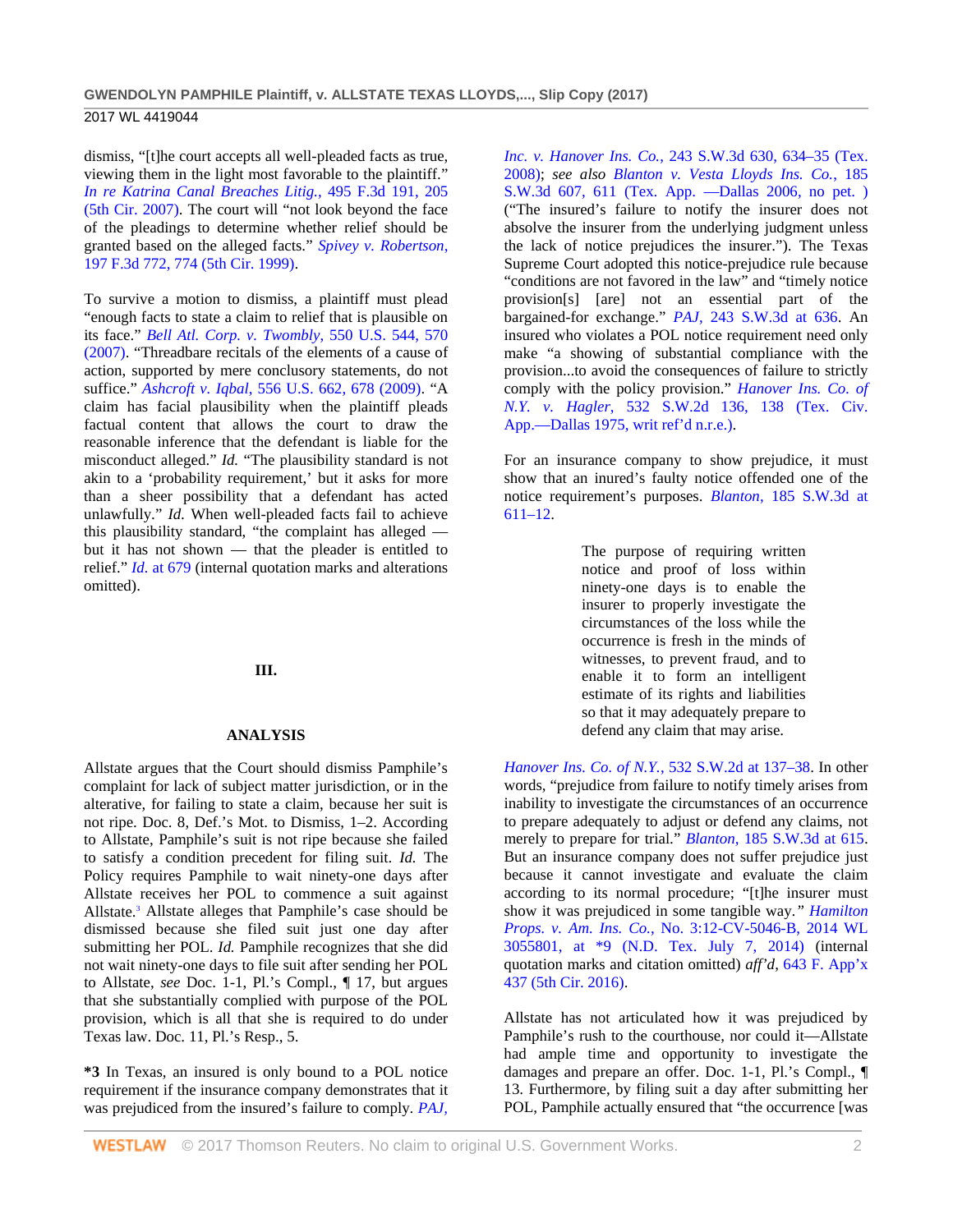# 2017 WL 4419044

more] fresh in the minds of [any] witnesses" than it would have been had Pamphile waited ninety more days. *[Hanover Ins. Co. of N.Y.](http://www.westlaw.com/Link/Document/FullText?findType=Y&serNum=1975136059&pubNum=0000713&originatingDoc=I428e60b0aa6711e7a94fe1d3bccdca84&refType=RP&fi=co_pp_sp_713_138&originationContext=document&vr=3.0&rs=cblt1.0&transitionType=DocumentItem&contextData=(sc.UserEnteredCitation)#co_pp_sp_713_138)*, 532 S.W.2d at 138. In reality "[a]ll that Allstate lost out on was its expectation of a head-start to litigation via a [POL]. This...cannot establish prejudice for Allstate." *[Polen v. Allstate Vehicle & Prop.](http://www.westlaw.com/Link/Document/FullText?findType=Y&serNum=2040977797&pubNum=0000999&originatingDoc=I428e60b0aa6711e7a94fe1d3bccdca84&refType=RP&originationContext=document&vr=3.0&rs=cblt1.0&transitionType=DocumentItem&contextData=(sc.UserEnteredCitation))  Ins. Co.*[, No. 4:16-CV-00842, 2017 WL 661836, \\*3 \(E.D.](http://www.westlaw.com/Link/Document/FullText?findType=Y&serNum=2040977797&pubNum=0000999&originatingDoc=I428e60b0aa6711e7a94fe1d3bccdca84&refType=RP&originationContext=document&vr=3.0&rs=cblt1.0&transitionType=DocumentItem&contextData=(sc.UserEnteredCitation))  [Tex. Feb. 17, 2017\).](http://www.westlaw.com/Link/Document/FullText?findType=Y&serNum=2040977797&pubNum=0000999&originatingDoc=I428e60b0aa6711e7a94fe1d3bccdca84&refType=RP&originationContext=document&vr=3.0&rs=cblt1.0&transitionType=DocumentItem&contextData=(sc.UserEnteredCitation)) In sum, Pamphile's failure to comply with the POL provision in no way prejudiced Allstate.

Additionally, the Court concludes that Pamphile substantially complied with the POL provision even though she filed suit prematurely. The POL provision requires much more than adherence to the ninety-one-day rule. Indeed, pursuant to the POL provision, Pamphile submitted a signed, notarized, and sworn statement that included her "policy number, claim number, subsidiary information, [the] date and origin of loss, and information regarding any other insurance that covered [her] property." Doc. 11, Pl.'s Resp., 6. Besides waiting ninety-one days to file suit, Pamphile did all that the POL provision required of her; she substantially complied. *See*  Doc. 9, App. to Def.'s Mot. to Dismiss, 12.

**\*4** The Court's analysis and ultimate decision are consistent with several other cases that involved Allstate's POL provision, similar factual backgrounds, and identical legal issues. *See Rogers [v. Allstate Vehicle & Prop. Ins.](http://www.westlaw.com/Link/Document/FullText?findType=Y&serNum=2042271696&pubNum=0000999&originatingDoc=I428e60b0aa6711e7a94fe1d3bccdca84&refType=RP&originationContext=document&vr=3.0&rs=cblt1.0&transitionType=DocumentItem&contextData=(sc.UserEnteredCitation))  Co.*[, No. 3:17-CV-0455-M, 2017 WL 3215292 \(N.D. Tex.](http://www.westlaw.com/Link/Document/FullText?findType=Y&serNum=2042271696&pubNum=0000999&originatingDoc=I428e60b0aa6711e7a94fe1d3bccdca84&refType=RP&originationContext=document&vr=3.0&rs=cblt1.0&transitionType=DocumentItem&contextData=(sc.UserEnteredCitation))  [July 28, 2017\);](http://www.westlaw.com/Link/Document/FullText?findType=Y&serNum=2042271696&pubNum=0000999&originatingDoc=I428e60b0aa6711e7a94fe1d3bccdca84&refType=RP&originationContext=document&vr=3.0&rs=cblt1.0&transitionType=DocumentItem&contextData=(sc.UserEnteredCitation)) *[Wilson v. Allstate Ins. Co.](http://www.westlaw.com/Link/Document/FullText?findType=Y&serNum=2041420341&pubNum=0000999&originatingDoc=I428e60b0aa6711e7a94fe1d3bccdca84&refType=RP&originationContext=document&vr=3.0&rs=cblt1.0&transitionType=DocumentItem&contextData=(sc.UserEnteredCitation))*, No.

# Footnotes

- 1 The parties dispute when and whether Pamphile submitted her POL. *Compare* Doc. 1-1, Pl.'s Compl., ¶ 17, *with* Doc. 8, Def's Mot. to Dismiss, 4. Because Pamphile is the non-moving party, "[t]he Court accepts all [of her] well-pleaded facts as true, [and] view[s] them in a light most favorable to [her]." *[In re Katrina Canal Breaches Litig.](http://www.westlaw.com/Link/Document/FullText?findType=Y&serNum=2012832002&pubNum=0000506&originatingDoc=I428e60b0aa6711e7a94fe1d3bccdca84&refType=RP&fi=co_pp_sp_506_205&originationContext=document&vr=3.0&rs=cblt1.0&transitionType=DocumentItem&contextData=(sc.UserEnteredCitation)#co_pp_sp_506_205)*, 495 F.3d 191, [205 \(5th Cir. 2007\).](http://www.westlaw.com/Link/Document/FullText?findType=Y&serNum=2012832002&pubNum=0000506&originatingDoc=I428e60b0aa6711e7a94fe1d3bccdca84&refType=RP&fi=co_pp_sp_506_205&originationContext=document&vr=3.0&rs=cblt1.0&transitionType=DocumentItem&contextData=(sc.UserEnteredCitation)#co_pp_sp_506_205) Therefore, the Court accepts as true Pamphile's allegation that she filed her POL on February 22, 2017.
- $2$  "When matters outside of the pleadings are presented to, and not excluded by the Court, the Court must convert a motion to dismiss into one for summary judgment under Rule 56." *[Berger v. Nat'l Flood Ins. Program](http://www.westlaw.com/Link/Document/FullText?findType=Y&serNum=2029836207&pubNum=0000999&originatingDoc=I428e60b0aa6711e7a94fe1d3bccdca84&refType=RP&originationContext=document&vr=3.0&rs=cblt1.0&transitionType=DocumentItem&contextData=(sc.UserEnteredCitation))*, No. 12-2158, [2013 WL 499310, at \\*3 \(E.D. La. Feb. 7, 2013\).](http://www.westlaw.com/Link/Document/FullText?findType=Y&serNum=2029836207&pubNum=0000999&originatingDoc=I428e60b0aa6711e7a94fe1d3bccdca84&refType=RP&originationContext=document&vr=3.0&rs=cblt1.0&transitionType=DocumentItem&contextData=(sc.UserEnteredCitation)) The Court need not do so in this case because the Court is not considering any disputed facts outside of the pleadings; Allstate's subject matter jurisdiction attack is facial, not factual. *See generally Menchaca v. Chrysler Credit Corp.*[, 613 F.2d 507, 511 \(5th Cir. 1980\).](http://www.westlaw.com/Link/Document/FullText?findType=Y&serNum=1980102180&pubNum=0000350&originatingDoc=I428e60b0aa6711e7a94fe1d3bccdca84&refType=RP&fi=co_pp_sp_350_511&originationContext=document&vr=3.0&rs=cblt1.0&transitionType=DocumentItem&contextData=(sc.UserEnteredCitation)#co_pp_sp_350_511)
- 3 The relevant portion of the policy states: **Suit Against Us**

No one may bring an action against us in any way related to the existence or amount of coverage, or the amount of loss for which coverage is sought...unless:

- a) there has been full compliance with all policy terms; and
- b) the action is commenced within two years and one day from the date the cause of action first accrues; and

c) In the event that you and we fail to agree on the amount of loss claimed by you, unless you have previously provided to us a signed sworn proof of loss, it is a condition under this **Suit Against Us** provision that no later than 91 days prior to commencing any action against us that we receive from you a signed sworn proof of loss. Doc. 9, App. to Def.'s Mot. to Dismiss, 12.

4 The Court finds these cases more persuasive than *Morales v. Allstate Fire & Casualty Insurance Co.*, No.

[4:16-CV-970, 2017 WL 1313854](http://www.westlaw.com/Link/Document/FullText?findType=Y&serNum=2041420341&pubNum=0000999&originatingDoc=I428e60b0aa6711e7a94fe1d3bccdca84&refType=RP&originationContext=document&vr=3.0&rs=cblt1.0&transitionType=DocumentItem&contextData=(sc.UserEnteredCitation)) (E.D. Tex. Apr. 10, [2017\);](http://www.westlaw.com/Link/Document/FullText?findType=Y&serNum=2041420341&pubNum=0000999&originatingDoc=I428e60b0aa6711e7a94fe1d3bccdca84&refType=RP&originationContext=document&vr=3.0&rs=cblt1.0&transitionType=DocumentItem&contextData=(sc.UserEnteredCitation)) *[Lopez v. Allstate Vehicle & Prop. Ins. Co.](http://www.westlaw.com/Link/Document/FullText?findType=Y&serNum=2041407635&pubNum=0000999&originatingDoc=I428e60b0aa6711e7a94fe1d3bccdca84&refType=RP&originationContext=document&vr=3.0&rs=cblt1.0&transitionType=DocumentItem&contextData=(sc.UserEnteredCitation))*, No. [4:17-CV-00103, 2017 WL 1294453 \(E.D. Tex. Apr. 4,](http://www.westlaw.com/Link/Document/FullText?findType=Y&serNum=2041407635&pubNum=0000999&originatingDoc=I428e60b0aa6711e7a94fe1d3bccdca84&refType=RP&originationContext=document&vr=3.0&rs=cblt1.0&transitionType=DocumentItem&contextData=(sc.UserEnteredCitation))  [2017\);](http://www.westlaw.com/Link/Document/FullText?findType=Y&serNum=2041407635&pubNum=0000999&originatingDoc=I428e60b0aa6711e7a94fe1d3bccdca84&refType=RP&originationContext=document&vr=3.0&rs=cblt1.0&transitionType=DocumentItem&contextData=(sc.UserEnteredCitation)) *Polen*[, 2017 WL 661836.](http://www.westlaw.com/Link/Document/FullText?findType=Y&serNum=2040977797&pubNum=0000999&originatingDoc=I428e60b0aa6711e7a94fe1d3bccdca84&refType=RP&originationContext=document&vr=3.0&rs=cblt1.0&transitionType=DocumentItem&contextData=(sc.UserEnteredCitation)) <sup>4</sup> The Court finds these cases persuasive.

# **IV.**

# **CONCLUSION**

For the reasons stated, the Court **DENIES** Defendant's Motion<sup>5</sup> to Dismiss. Doc. 8. **SO ORDERED.** 

**SIGNED: October 4, 2017**

**JANE J. BOYLE**

# **UNITED STATES DISTRICT JUDGE**

## **All Citations**

Slip Copy, 2017 WL 4419044